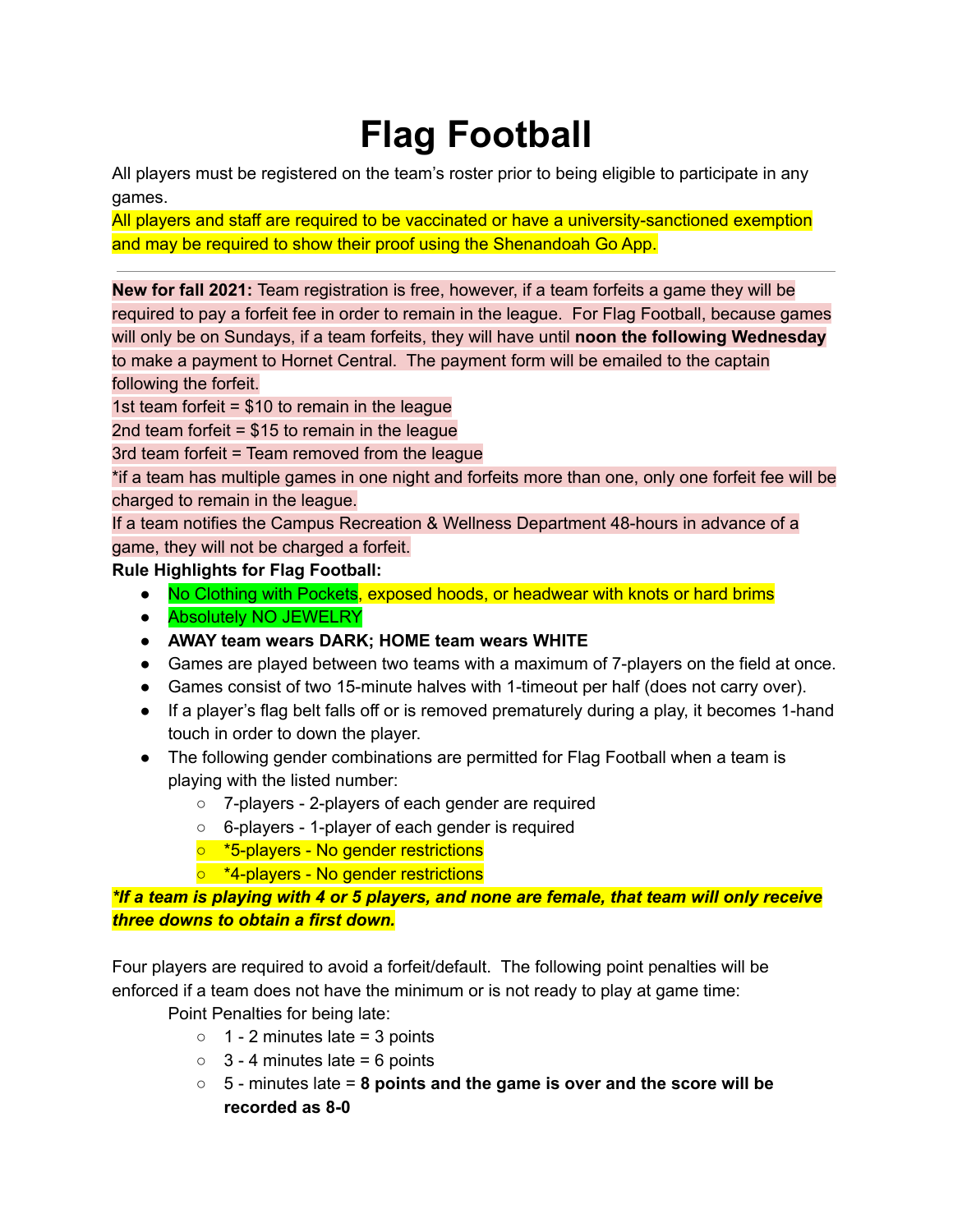**Scoring:** Touchdowns will carry the following point values based on the players involved: Male-to-Male  $= 6$ -points Male-to-Female = 9-points Female-to-Male (Female must throw the legal forward pass) = 9-points Female crossing the goal-line = 9-points Female to Female (Female must throw and receive the legal forward pass) = 12-points

Point After Tries (extra points) may be attempted from the following distances for additional points: No bonus will be awarded for female involvement on a Point After Try. 3-yard line = 1-point 10-yard line  $= 2$ -points 20-yard line = 3-points

**Official Game**: Games are two (2) 15-minute halves with a running clock. The clock will stop at the 2-minute mark, at the end of the game and it will be stopped for dead balls from that point. A play clock of 25-seconds is given to the offense between plays.

**Timeout:** One (1) 30-second timeout is allowed per team per half. Timeouts do not carry over.

**Overtime:** Overtime play only occurs in postseason games. Each team will have a chance to score from the 20-yard line with 4-downs until a winner is declared. All other regulation rules will be in effect during overtime.

**Player Conduct:** Any player that is ejected must leave the facility immediately. If a player chooses to return to the game site the same day, he/she will be trespassing, and the proper authorities will be contacted. All ejected participants must schedule a meeting with the Director for Campus Recreation & Wellness prior to becoming eligible for participation. Any participant missing a scheduled meeting will receive an additional game suspension.

**Playing Field:** The field will be 100-yards in length, 80-yards of playing surface with two 10-yard end zones. The field will be roughly ⅔ the width of a regulation football field. All games will be played on the turf at Shentel Stadium.

**Goal-line situations:** No Offensive plays will run from inside the 3-yard line. Any play ending between the 3-yard line and goal line will result in the line of scrimmage being the 3-yard line.

**Uniforms: Jerseys must be tucked in at all times.** If an offensive player with the ball fails to keep his/her jersey tucked in, there will be a 10-yard flag guarding penalty called. The following items will NOT be permitted

- Clothing with pockets
- Jewelry
- Headwear with knots or hard brims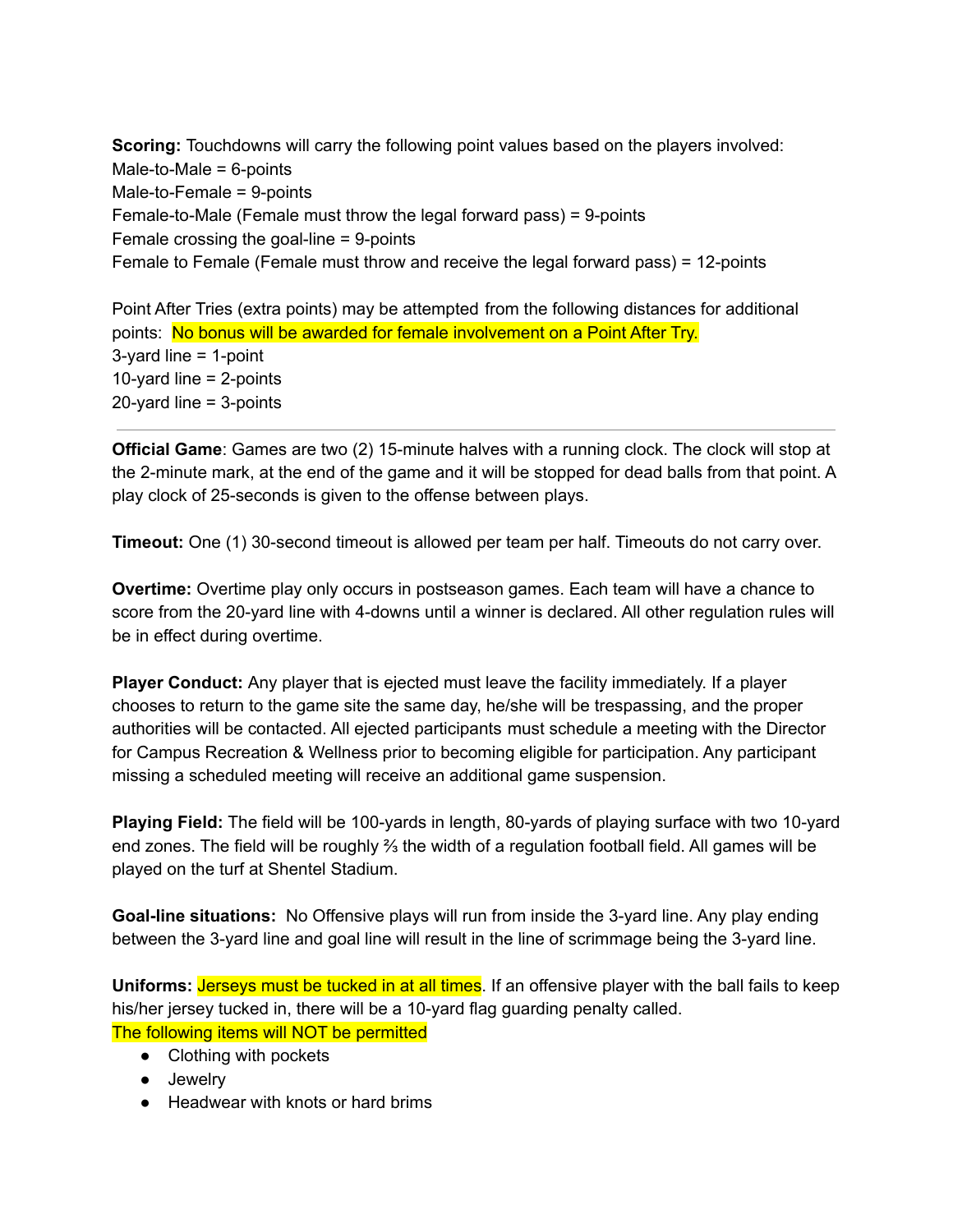• Exposed hoods

If players wish to have statistics kept, they must wear a uniform with a legal number on it

- SU Intramural Sports will not supply pinnies for this purpose
- Players must still conform to uniform restrictions

**Flag Requirements:** Each player is required to have a flag belt on prior to the snap. If a player does not have a flag on prior to the snap and is involved in the play, it is ruled illegal participation and will result in a 5-yard penalty. If a player's flag belt falls off or is removed prematurely during a play, it becomes 1-hand touch in order to down the player.

**Offensive Players**: All players are eligible receivers and must start each play inside the numbers on the field. There must be one player on the line of scrimmage to snap the ball.

**Offensive Possession:** At the start of a half, the offense will begin with the ball at the 14-yard line. The offense will be given four downs to reach the 20-yard line for a first down, and four more at each zone to gain. The offense is responsible for getting the ball back to the huddle between plays. Failure to do so results in a 5-yard delay of game penalty. There are no fumbles. You may not attempt to strip the ball. Doing so results in an illegal contact penalty.

**Offensive Rule:** By fourth down, one of the plays listed below must take place to **OPEN** the play. This rule is to ensure all genders are involved in the game. If a team is playing with only 4 or 5 male players (no females), then fourth down will not be played, and a turnover will take place after a failed 3rd down. In this situation, if a team wishes to punt, they must do so on 3rd down.

**Plays will OPEN when one of the following takes place**:

- A female throws a completed forward pass
- A female rushes for positive yards
- A female catches a legal forward pass

**Quarterback Rule**: Each team is permitted one forward pass per down. Any player that is behind the line of scrimmage is permitted to pass the ball. All players are eligible receivers and are eligible to run with the ball (including the Quarterback)

**Offensive Blocks/Diving:** The offense may screen block with both hands behind the back when behind the line of scrimmage. Downfield blocks must be stationary basketball pick-style blocks. No contact shall be made; doing so results in a 10-yard illegal contact penalty. Offensive players are not allowed to hurdle over another player while in possession of the ball in attempts to advance or elude; doing so results in a 5-yard penalty from the spot of the foul, 10-yards if contact is made. Players are permitted to dive as long as the dive does not initiate contact.

**Snaps:** Snaps can go between the center's legs or from the side, and must originate from the ground. A player who receives the snap must be at least two yards behind the line of scrimmage. Illegal snaps are counted as false starts and result in a 5-yard penalty.